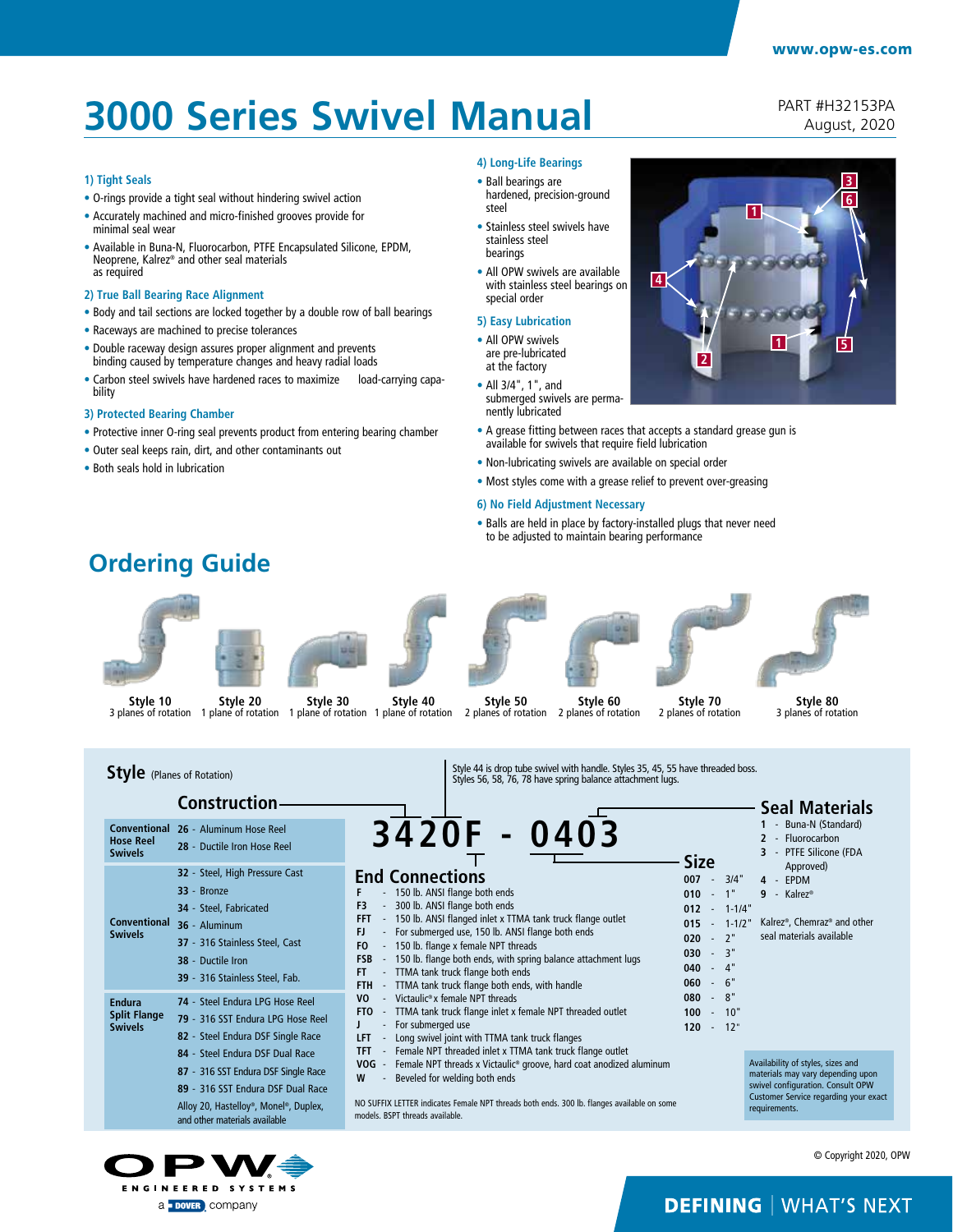

### **Materials** (unless listed below, see seal material for temperature ranges)

|                             | <b>Aluminum</b><br>3600         | <b>Bronze</b><br>3300 | Cast HP<br>3700         | <b>CST</b><br>3400  | Ductile Iron<br>3800 | <b>SST</b><br>3900             |
|-----------------------------|---------------------------------|-----------------------|-------------------------|---------------------|----------------------|--------------------------------|
| Body and Tail               | ASTM B <sub>26</sub><br>A356 T6 | ASTM B62-83600        | ASTM A351-CF3M/<br>CF8M | ASTM A350LF2        | ASTM A-536           | <b>ASTM A351-</b><br>CF3M/CF8M |
| <b>Seals</b>                | See Chart                       | See Chart             | See Chart               | See Chart           | See Chart            | See Chart                      |
| <b>Balls</b>                | Grade 200 CST                   | Grade 200 CST         | Grade 200 CST           | Grade 200 CST       | Grade 200 CST        | Grade 400 SST                  |
| <b>Flanges</b> (150/300 lb) | 6061-T6                         | N/A                   | N/A                     | ASTM A105           | N/A                  | B16 A182 316/316L              |
| <b>Elbows</b>               | 6061-T6                         | N/A                   | N/A                     | ASTM A234 WPB       | N/A                  | ASTM A351-CF3M                 |
| Piping                      | 6061-T6                         | N/A                   | N/A                     | ASTM A53<br>Grade B | N/A                  | ASTM A312<br><b>TP 316L</b>    |

| Seal Material*                                         | Min Temp <sup>o</sup> C | Max Temp <sup>o</sup> C | Min Temp <sup>o</sup> F | Max Temp <sup>o</sup> F |
|--------------------------------------------------------|-------------------------|-------------------------|-------------------------|-------------------------|
| <b>Buna-N</b>                                          | $-29$                   | 100                     | $-20$                   | 212                     |
| Fluorocarbon (V1163-75)                                | $-29$                   | 204                     | $-20$                   | 400                     |
| (PFA) PTFE/Silicone (standard) (FDA Approved)          | $-46$                   | 260                     | $-50$                   | 500                     |
| <b>EPDM</b>                                            | -46                     | 121                     | $-50$                   | 250                     |
| (PFA) PTFE/Fluorocarbon (special order) (FDA Approved) | $-18$                   | 204                     | $\mathbf{0}$            | 400                     |
| <b>Kalrez®</b>                                         | -18                     | 260                     |                         | 500                     |

\*Other seals available on request

### **Lubrication**

OPW swivel joints should be lubricated periodically, depending on service and operating conditions. **For normal operation, annually is sufficient.** Lubricating more frequently may be required when service is severe such as high temperatures, heavy loads, or constant rotation.

| Part #   |                                                                                                                                                                                                | <b>Description</b>                                                                                                                            |
|----------|------------------------------------------------------------------------------------------------------------------------------------------------------------------------------------------------|-----------------------------------------------------------------------------------------------------------------------------------------------|
| 880-0089 | High Performance Synthetic Lubricant 14 oz. (400 grams) cartridge<br>• Specially formulated to reduce friction and wear<br>• Requires only annual lubrication<br>. Not for use with EPDM seals | • Will not drip, melt or carbonize<br>• Complies with FDA regulation 21CFR178.3570<br>• Temperature range -40°F - 750°F ( $-40$ °C - 398.8°C) |
|          |                                                                                                                                                                                                |                                                                                                                                               |

**885-0083** • High Performance Synthetic Lubricant for EPDM Seals

Warning: EPDM Seals require the use of a OPW 885-0083 or a non-petroleum based lubricant.

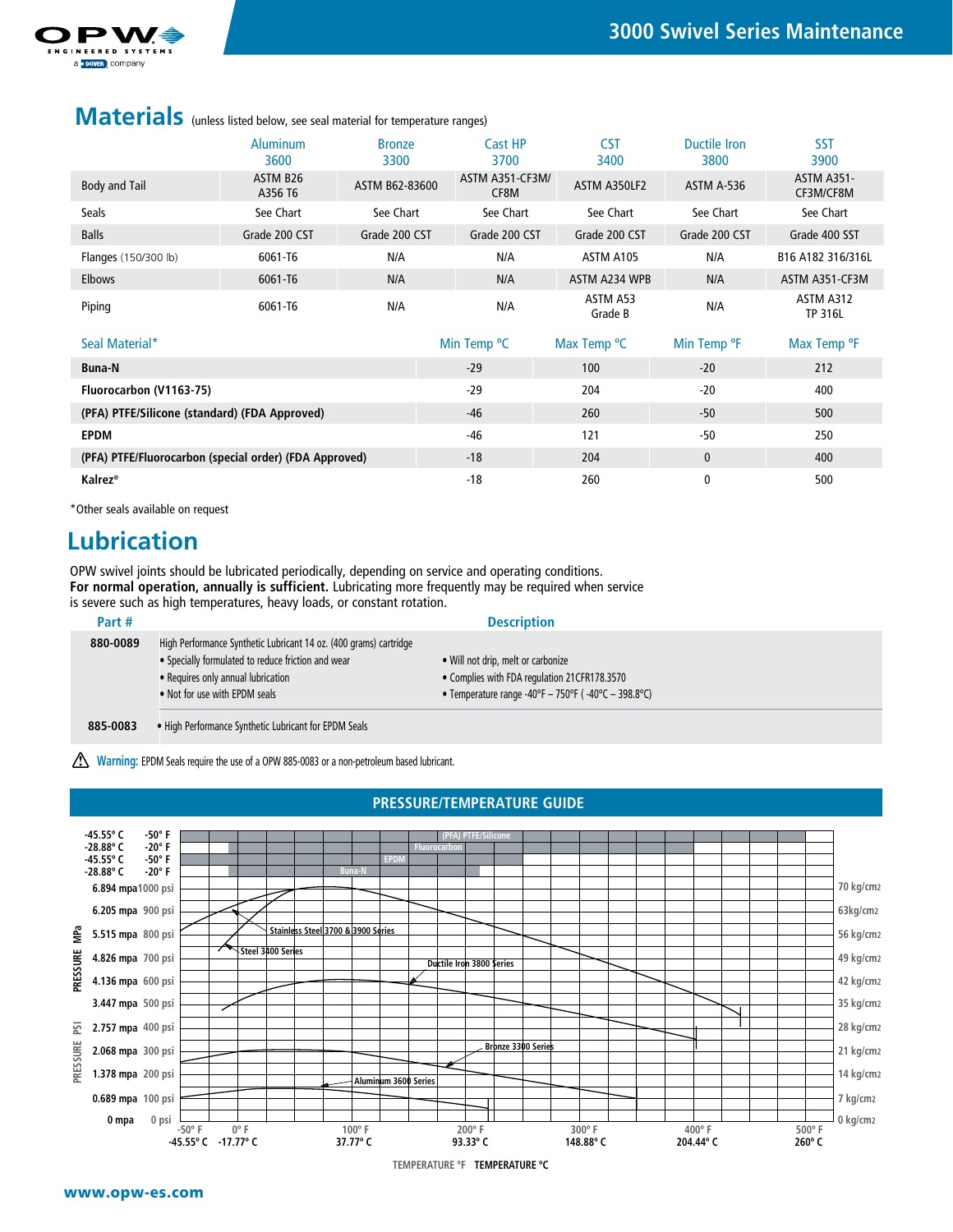

#### **Material** 3/4" **1" 2" 3" 4" 6" 8" 10" Pressure** 8" & 10" **1-1/4" 1-1/2"** 25mm 32mm 40mm 50mm 80mm 100mm 150mm 200mm 250mm **Rating\*** 500 psi max 8" & 10" 3000 psi Steel, Cast, High-Pressure  $210 \text{ kg/cm}^2$  500 psi max 3200 Series 20.68 mpa 1000 psi Steel, Fabricated  $70$  kg/cm<sup>2</sup> p.  $\mathcal{C}_{\mathcal{A}}$  $\mathcal{C}_{\mathcal{A}}$  $\mathcal{C}^{\mathcal{A}}$ **College** 3400 Series 6.89 mpa 1000 psi 316 Stainless Steel 70 kg/cm2  $\mathcal{O}(\mathcal{E})$ 3700 & 3900 Series 6.89 mpa 125 psi Aluminum  $\mathbb{R}^n$ 9 kg/cm $2$ **STAR** p. p. p. **College** 3600 Series 0.86 mpa 600 psi Ductile Iron n. **College** 42 kg/cm<sup>2</sup>, 3800 Series 4.13 mpa 300 psi Bronze  $\mathbb{R}^n$ 21 kg/cm<sup>2</sup>, 3300 Series 2.06 mpa

**Availability by material, size and pressure rating**

*\*Maximum pressure rating of OPW swivel joints is as shown, or is determined by the flange/end connection rating, whichever is lower. Buna-N seals are standard in all of the above swivel joints, but each is available with seals made of Fluorocarbon GFLT, FEP PTFE/Silicone EPDM, or Kalrez® 6375, depending on the pressures and temperatures of your operation.*

## **Surface treatment(s)**

| <b>Treatments</b> | Carbon Steel, Carburized to Rc 45-60 Anodizing for Aluminum                                                                                                                                                                                    |
|-------------------|------------------------------------------------------------------------------------------------------------------------------------------------------------------------------------------------------------------------------------------------|
| <b>Painting</b>   | All Steel and Ductile Iron Swivel Joints are Painted with a Rust-Inhibiting Day Primer Finish Paint (Watson Coatings, Inc. Water  <br>Reducible Enamel Coating, Aqua-Shile High Gloss Blue (WAC - 2569)<br>at -6 to 1 mls Dry Film Thickness.) |

### **Maintenance**

#### **Tools Needed:**

- Socket Wrench Set Hex Key Set
- Degreaser
- Small Magnet
- Manual Grease Gun
- OPW 885 Lubricant



**Consider the following when servicing the swivel:**

- When the swivel is overloaded / installed, it must be inspected thoroughly
- After maintenance is performed, it must be tested before the next use
- Periodic inspection (every 3 months) for leakages (especially with toxic or hazardous mediums)
- Maintenance must be performed by authorized personnel
- Periodic maintenance (once a year) is required according to the maintenance instructions
- In case of (parts of) swivels being redirected, the initiator must provide information about the mediums, which have been in contact with (parts of) the swivel
- During maintenance (partial) dismantling could be necessary, the same risks and procedures apply
- Before maintenance the full installation must be shut down/off before proceeding

### **Seal kit part numbers**

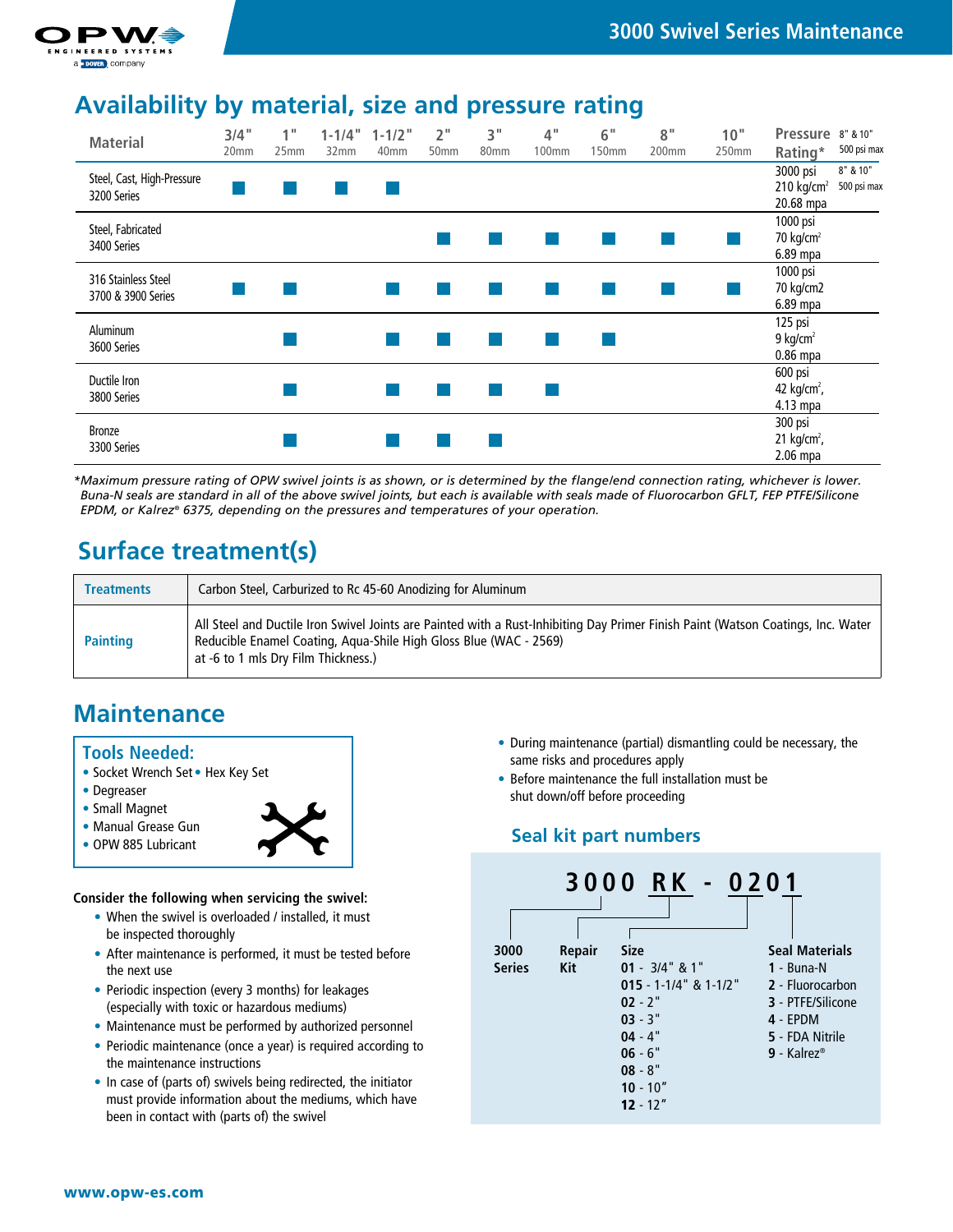

### **Seal Replacement**

**Warning:** Support outboard weight and relax spring balance (if part of a loading arm) before attempting to do any work.

#### **For replacement of all seals**

- Clean area around gap between body and tail to avoid contamination.
- Remove swivel from piping.
- Dismantle swivel.
- Clean and inspect sealing surfaces after removing seals.
- Install new seals and re-assemble swivel
- Re-attach swivel to piping.
- Make sure to use adequate personal protection at all times.

#### **Before dismantling Swivel take necessary precautions.**

- Secure swivel to loading arm or other loading device.
- Relax the spring balance.
- **Make sure to use adequate personal protection at all times during the operation.**
- Clear the surrounding area and shut off any working devices.
- Relieve all pressure from the system.
- Relieve all pressure from the system.
- Barricade the surrounding area so no unauthorized people can access the work floor.
- Arrange the necessary permits or paperwork with the plant holder, owners or local authorities, before taking any action.
- **When the swivel is clean and dry and the necessary precautions have been taken, the swivel can be disassembled from whatever device to which it is attached.**
- Make sure the surrounding area is clear from obstacles.
- Barricade the surrounding area so no unauthorized people can access the work floor.
- Arrange the necessary permits or paperwork with the plant holder, owners or local authorities, before taking any actions.

When swivel is clean and dry and the necessary precautions have been taken, the swivel can be disassembled from whatever device to which it is attached.



#### **Item Description**

- 1 Tail
- 2 Environmental Seal
- 3 Spacer (3200 Series ONLY)
- 4 Main Seal
- 5 Body
- 6 Ball Plug
- 7 Pressure Relief
- 8 Ball Bearings



#### **Item Description**

- 1 Tail
- 2 Environmental Seal
- 3 Main Seal
- 4 Body
- 5 Grease Fitting
- 6 Ball Plug
- 7 Pressure Relief
- 8 Ball Bearings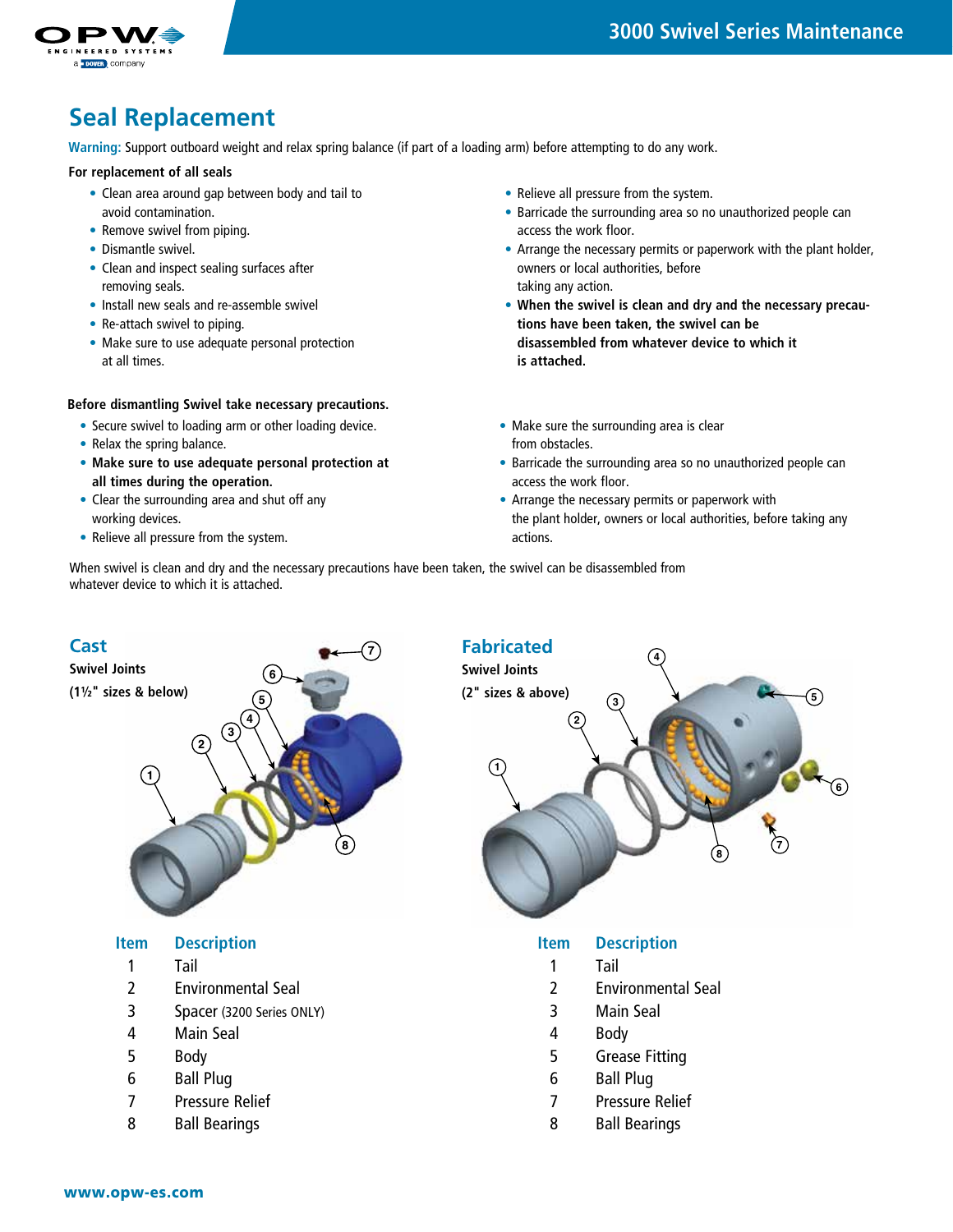

### **Detailed Disassembly (for seal replacement)**

**Attention:** Dismantling must be performed by authorized and trained personnel only.

At some time (at the end of its lifetime) it may become necessary to transplant the loading arm, which may require removal of swivel, or possible relocation from one loading mechanism to another.

Swivel removal can be achieved easily when swivel is attached through flanges welded to the body and tail.

If the swivel is welded directly to the piping, then the approach would be to disassemble the entire loading assembly.

#### **Step 1:**

Remove the grease fitting and pressure relief plug. Remove both ball plugs.



#### **Step 3:**

Once all bearings have been removed, separate tail from body.



### **Detailed Rebuild**

#### **Step 1:**

Make sure all surfaces of tail are clean. Lightly grease Environmental O-ring seal and seat up against shoulder of tail. For units with felt environmental seal, hold dust seal in groove so that it will completely enter environmental seal chamber. For 3200 Series cast steel swivels, insert spacer onto nose of tail as shown above.



If the swivel is connected to the piping through threaded end connectors, a different approach should be taken.

**Attention:** The same risks and procedures of initial installation apply.

**Warning:** Reading the manuals provided, verify what kind of medium is loaded with this swivel. When the medium is nuclear, hazardous or toxic, one is obligated to clean parts with the help of specialized personnel, companies or governments.

**Note:** The following procedure applies for both dual (2" and above) and single ball plug units.

#### **Step 2:**

Rotate body and tail to cause balls to fall out. Gaps will develop as more and more balls are removed, making it difficult to remove the last few.

**Tip 1:** A degreaser may be helpful if balls stick in the races.

**Tip 2:** A small magnet may help in removing ball bearings.

#### **Step 4:**

Remove seals from tail. **Disassembly Complete**



#### **Step 2:**

Lightly grease main O-ring seal and press into the shoulder inside the body.

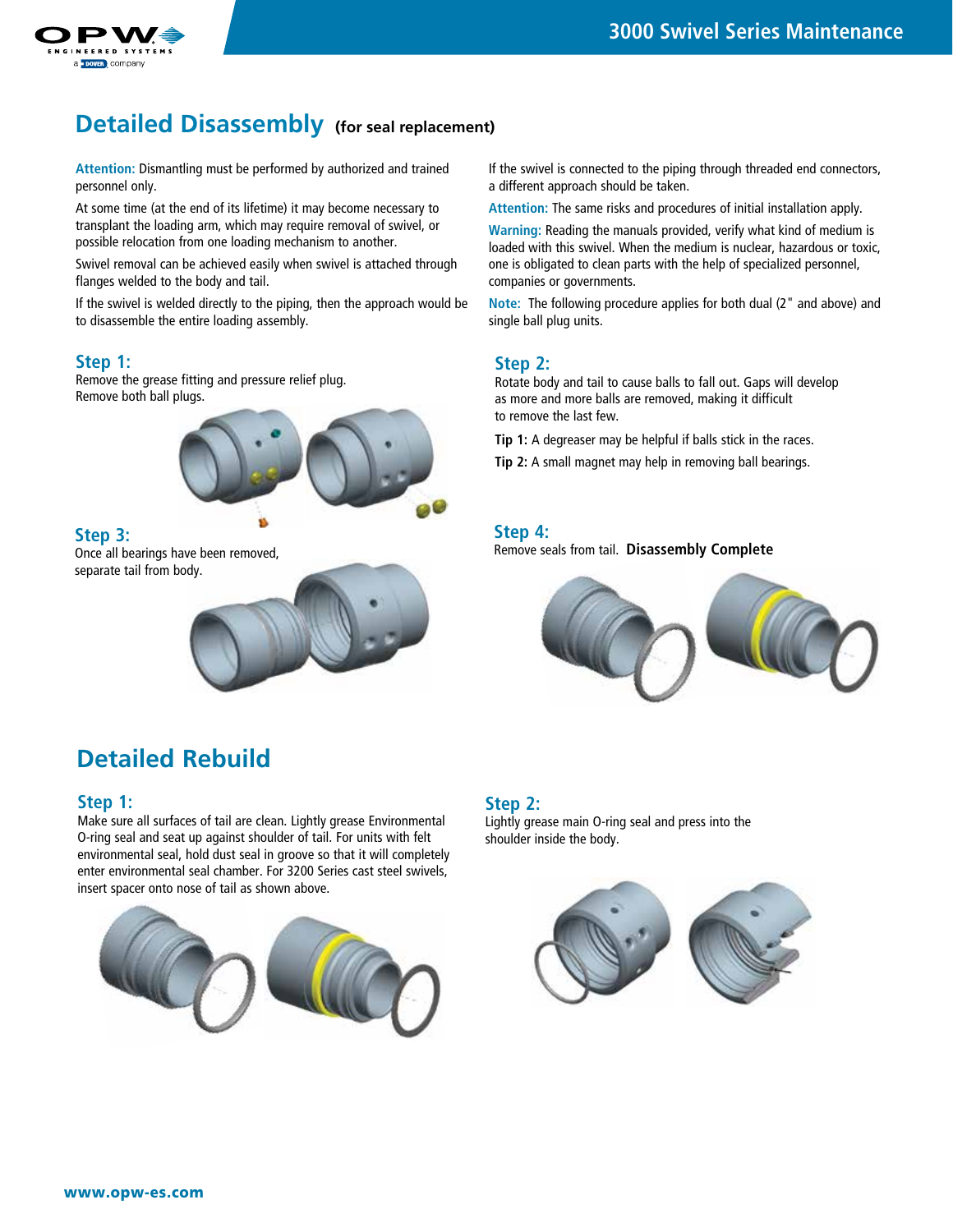

### **Detailed Rebuild**

#### **Step 3:**

Insert tail into body, being careful to align swivel tail and body during assembly. Slight rotation may be helpful to facilitate an even seal.



**Step 5:**  Install bearing port plugs.



#### **Step 4:**

Drop bearings into bearing holes while rotating tail to distribute bearings evenly.

- Gaps will begin to form between bearings. To install the last few, it may require you to rotate the tail and body to find where the gaps exist.
- **Note:** There should be no gaps when all balls have been installed.



#### **Step 6:**

Thread grease relief and grease plug into the two remaining holes. Fill chamber with appropriate grease using a **manual grease gun. Tip:** Rotating swivel while greasing will help distribute grease.

**Assembly Complete**



### **Testing After Service**

When servicing has occurred and parts have been replaced, it is necessary to test the swivel for safe and secure use.

The test procedure consists of checking to see that full rotation is possible.

**Warning:** Parts attached to the swivel can be very heavy and may cause serious injury or death if improperly installed. While testing mechanism, make sure all personnel are clear.

OPW Engineered Systems also recommends to check the swivel periodically for proper functioning.

When any leakages are found, have seals replaced immediately to obtain safe and correct use of the swivel. If leakages continue, contact the OPW distributor or **OPW Engineered Systems** for consultation.

For maintenance and adjustment of the individual components, see relevant instruction sheets.

## **Greaseless/Non-Lubricated Applications**

OPW Swivels can be specified as greaseless, or non-lubricated, for certain applications. These swivels would typically be supplied as follows:

- Stainless Steel (Grade 440) Ball Bearings would be supplied in lieu of Carbon Steel Balls.
- Grease fitting (p/n H30823M) would be removed and replaced with threaded plug (p/n H03288M).
- A light coating of LPS2 (LPS Labs) shall be applied to seals prior to installation.